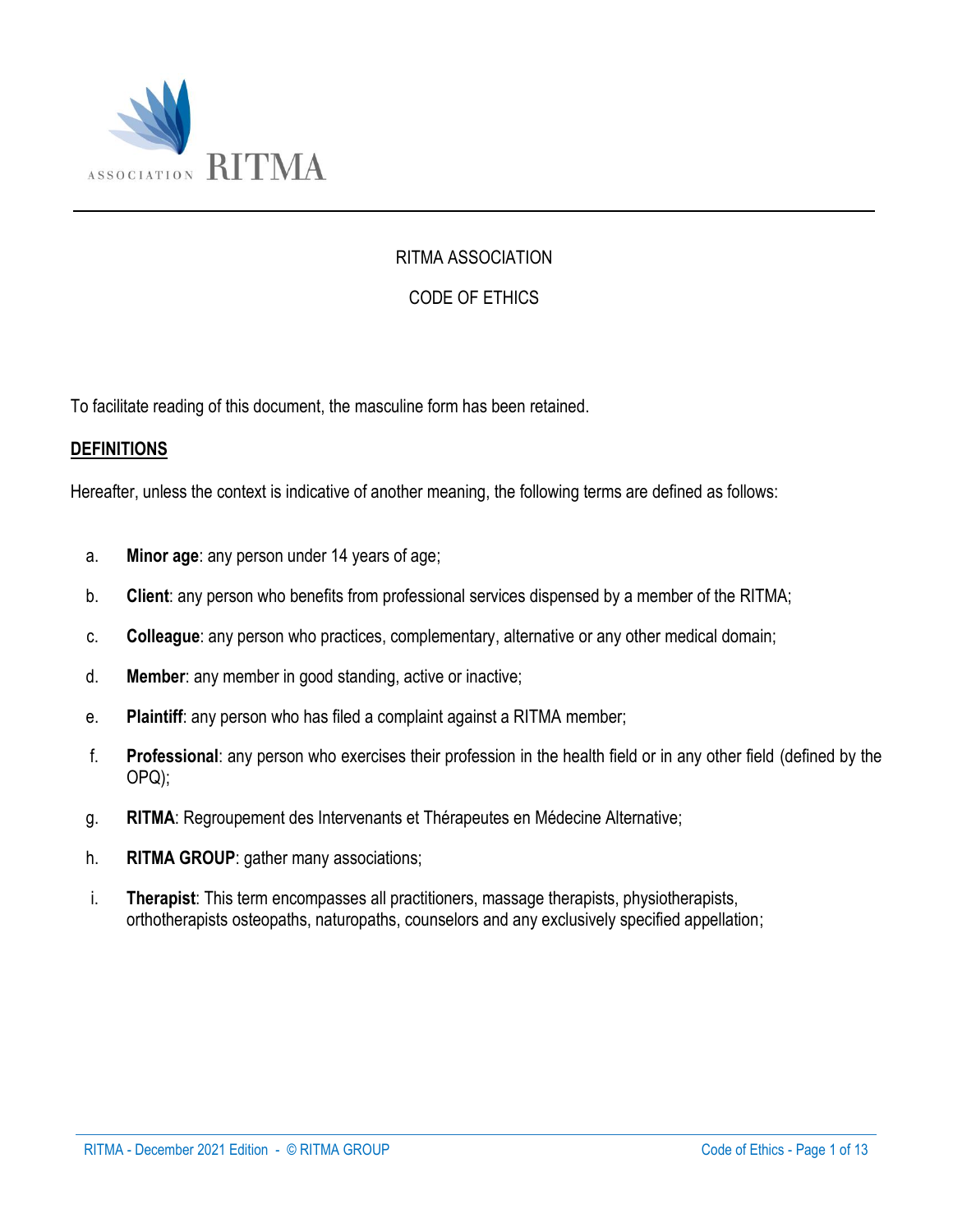## **SUMMARY**

|                                                                           | page 1     |
|---------------------------------------------------------------------------|------------|
|                                                                           | page 2     |
|                                                                           | page 3     |
|                                                                           | page 4-5-6 |
|                                                                           | page 7     |
| IV - RESPONSIBILITY REGARDING THE CONFIDENTIALITY OF THE CLIENT'S PRIVACY | page 8     |
|                                                                           | page 9     |
|                                                                           | page 9-10  |
|                                                                           | page 10-11 |
|                                                                           | page 12    |
|                                                                           |            |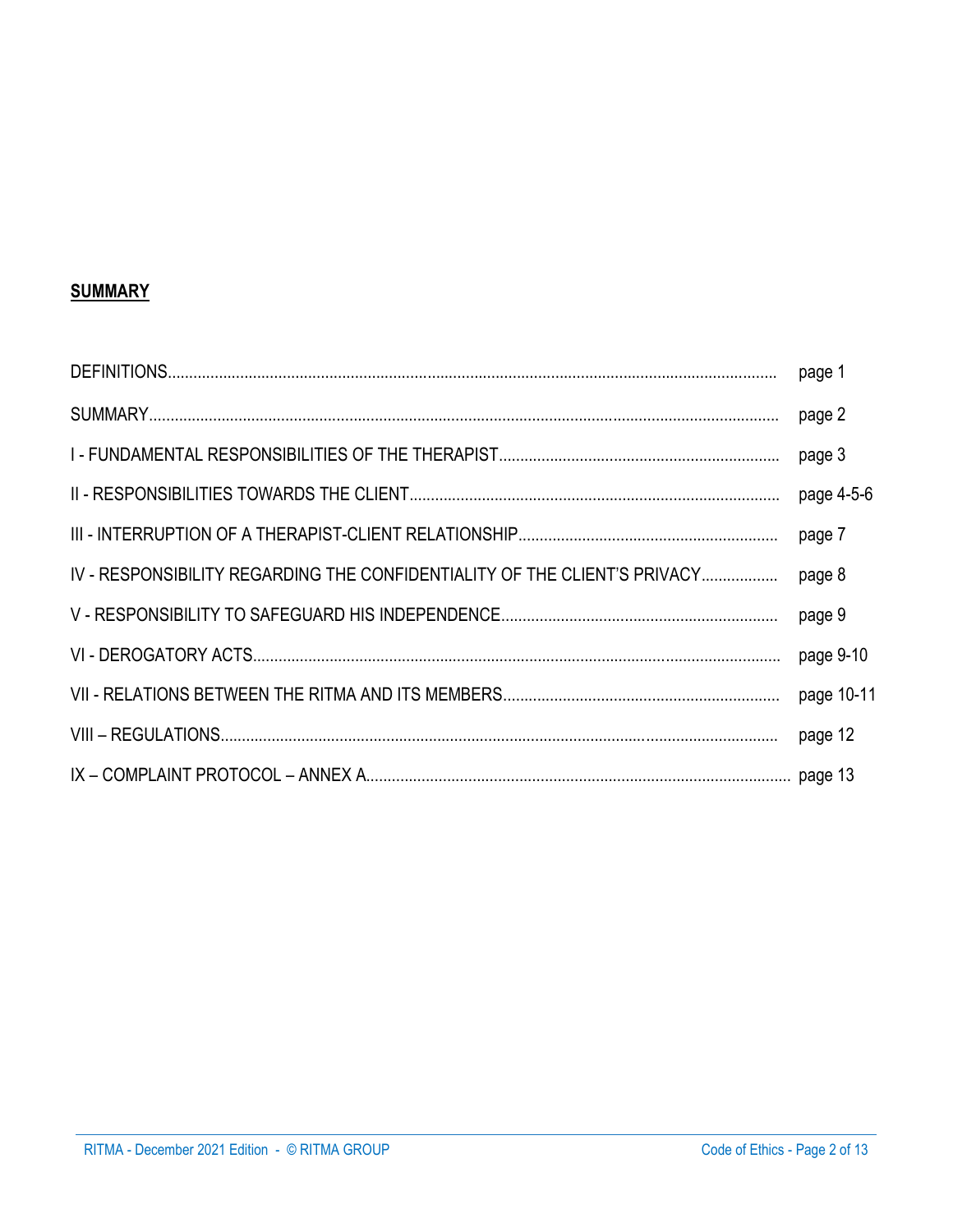## **I - FUNDAMENTAL RESPONSIBILITIES OF THE THERAPIST**

- 1. The therapist must, in the exercise of his functions, protect the health and wellbeing of clients who consult him, at both the individual and the community level.
- 2. He is responsible to know and to comply with the laws and rules in force in the Quebec Civil Code.
- 3. He is responsible to know and to comply with the Ethics Code as well as the RITMA regulations.
- 4. He is responsible for the compliance of our Code of Ethics to any third person who collaborates with him.
- 5. Any RITMA member who collaborates with or recommends another therapist must ensure that the chosen professional has completed the adequate training, and that he belongs to a professional order or an association with a proper disciplinary mechanism.
- 6. It is strongly recommended that the therapist contracts a liability insurance policy and a professional liability insurance policy specific to their practice.
- 7. He is responsible for cleanliness, and must ensure that the general appearance of his workplace offers a climate of relaxation appropriate for the dispending of services.
- 8. In any situation where he is speaking with or providing care to a customer, he is respecting a dress code projecting professionalism and respect.
- 9. In any situation in which he is called upon to publicly represent the discipline he practices, and consequently the RITMA, he must inform the public with integrity and accuracy, and communicate the methods generally accepted in his field of practice, all while exposing his opinions in a manner that is respectful towards his colleagues and the RITMA.
- 10. He must always seek to deepen his knowledge in order to preserve and better his abilities, skills and professional demeanor. With continued education being prioritized by the RITMA, it is mandatory that a minimum of 15 hours of continued education is completed annually, and that the supporting certificates of participation are submitted to the RITMA.
- 11. The therapist is responsible to adequately and completely fill out receipts for insurance reimbursement purposes.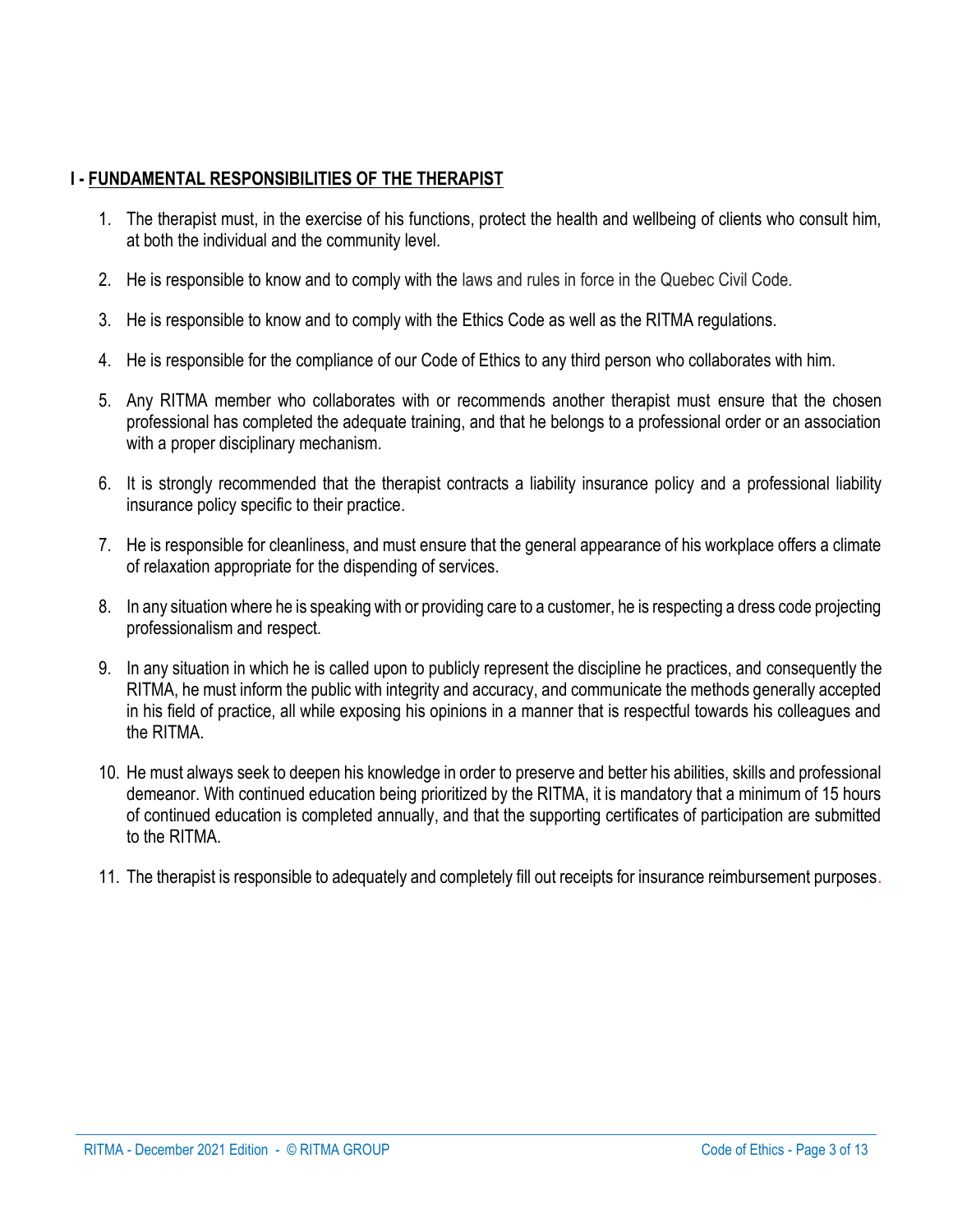#### **II - RESPONSIBILITIES TOWARDS THE CLIENT**

In the exercise of his practice, the therapist must adopt an irreproachable conduct towards the client, whether on the physical, mental, emotional or any other level.

- 1. He must never undertake treatments for which he has not received complete training. He must take into account his limitations, his knowledge, and the means at his disposal.
- 2. He refrains, at all times, from practicing activities reserved specifically for another profession. See the Professional Code, section 35 to 38 [http://www2.publicationsduquebec.gouv.qc.ca/dynamicSearch/telecharge.php?type=2&file=/C\\_26/C26\\_A.html](http://www2.publicationsduquebec.gouv.qc.ca/dynamicSearch/telecharge.php?type=2&file=/C_26/C26_A.html)
- 3. He is aware of the M-9 medical law and complying with it. Section VI.31 <http://legisquebec.gouv.qc.ca/fr/ShowDoc/cs/M-9>
- 4. He limits his interventions to those which are not psychotherapy. See list on l'Ordre des psychothérapeutes du Québec website : <http://www.ordrepsy.qc.ca/en/public/la-psychotherapie/interventions-that-are-not-a-psychotherapy.sn>
	- a. A counseling therapist who finds himself in a conflictual situation will only act on behalf of one of the parties involved. If the situation demands he acts otherwise, he must precise the nature of his role, and make all the parties involved aware that he will cease his actions if the situation compromises his impartiality duty.
- 5. He conscientiously informs the client of the nature and the goals of the intervention that he proposes to practice, in easily understandable and clear terms. He must also recognize the client's right to refuse any proposed therapy.
- 6. He recognizes the client's right to consult another therapist, a member of another professional order, or any other competent person.
- 7. He refrains from practicing in a condition or in a state that may compromise the quality of his services.
- 8. He refrains from intervening in the private affairs of his client, or in any subject that does not fall within his competence.
- 9. In the ever-present objective of establishing a trust relationship with his client, he must:
	- a. Invest himself in his work with courtesy and empathy;
	- b. Conduct his interviews in a manner that respects the values and personal convictions of his client, particularly when the latter informs him of such values and/or convictions;
	- c. Announce the cost of his services by producing a clear fee schedule and payment modalities offered to the client and thereafter seal the payment for the services rendered or for goods sold by an invoice detailing the total amount of the sums collected without forgetting to add the issuance of an insurance receipt if the client requests it;
	- d. Take adequate and appropriate actions considering the client's needs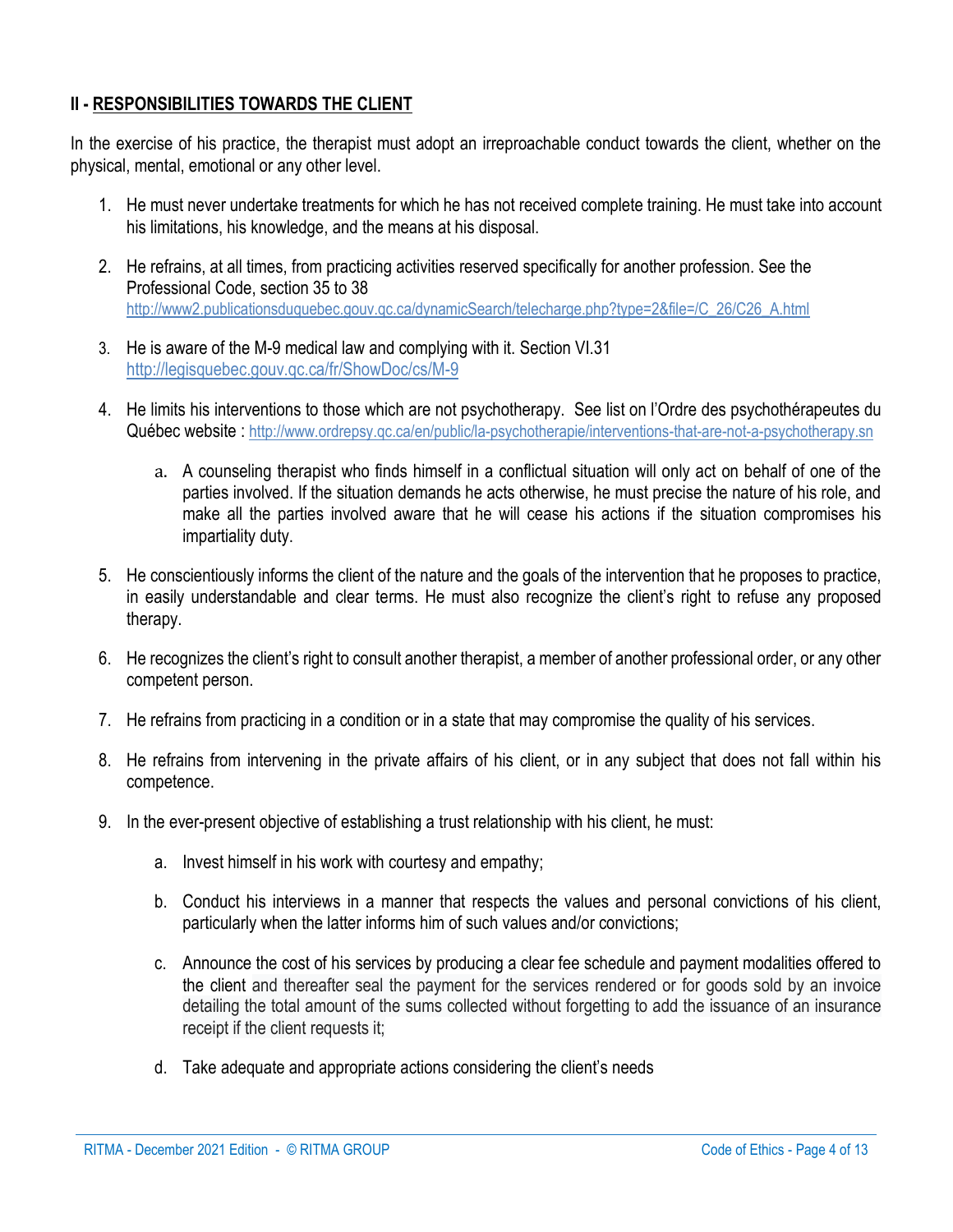- a. Name, date of birth, address, and telephone number;
- b. Health questionnaire, nature of care provided, consultation dates, personal notes/comments regarding the client's health care status as well as its evolution during the period of care, including honorarium received during each session;
- c. Details of any collaboration with another therapist, including the latter's contact details;
- d. Contact details of any therapist to whom he has referred his client.

This record keeping for each client must also comply with the Professional Code in articles 60.5 and 60.6 explaining the rights of the client in relation to his file. [http://legisquebec.gouv.qc.ca/fr/showdoc/cs/C-](http://legisquebec.gouv.qc.ca/fr/showdoc/cs/C-26/20170530?langCont=en#se:60_5)[26/20170530?langCont=en#se:60\\_5](http://legisquebec.gouv.qc.ca/fr/showdoc/cs/C-26/20170530?langCont=en#se:60_5)

**[60.5.](javascript:displayOtherLang(%22se:60_5%22);)** Every professional must respect the right of his client to examine documents concerning him in any record established in his respect, and to obtain a copy of such documents.

However, where authorized by law, a professional may refuse to allow access to the information contained in such a record.

**[60.6.](javascript:displayOtherLang(%22se:60_6%22);)** Every professional must respect the right of his client to cause to be corrected any information that is inaccurate, incomplete or ambiguous with regard to the purpose for which it was collected, contained in a document concerning him in any record established in his respect.

He must also respect the right of his client to cause to be deleted any information that is outdated or not justified by the object of the record, or to prepare written comments and file them in the record.

- 11. He fulfills his professional obligations with integrity, objectivity, and moderation. He sees that he always stays within his field of expertise, and respects the limits of the discipline that he exercises. The portrayal he makes regarding his training and competences must be true and verifiable.
- 12. Under no circumstances will he intervene in any way with regards to medication, treatments and follow-up prescribed by healthcare professionals, governed by a professional order, who treat his client.

In this regard, he must abstain at all times from making medical diagnoses and/or to criticize the advice and guidance given by these healthcare professionals.

- 13. He must show particular attention to his client's privacy, by offering a discreet place to undress and dress, or by leaving the room before and after the session. He must respect the client's right to keep on any clothing he wishes during the session.
- 14. When his client is under the age of 14, the therapist must ensure the presence of one of the parents or a guardian during the care provided.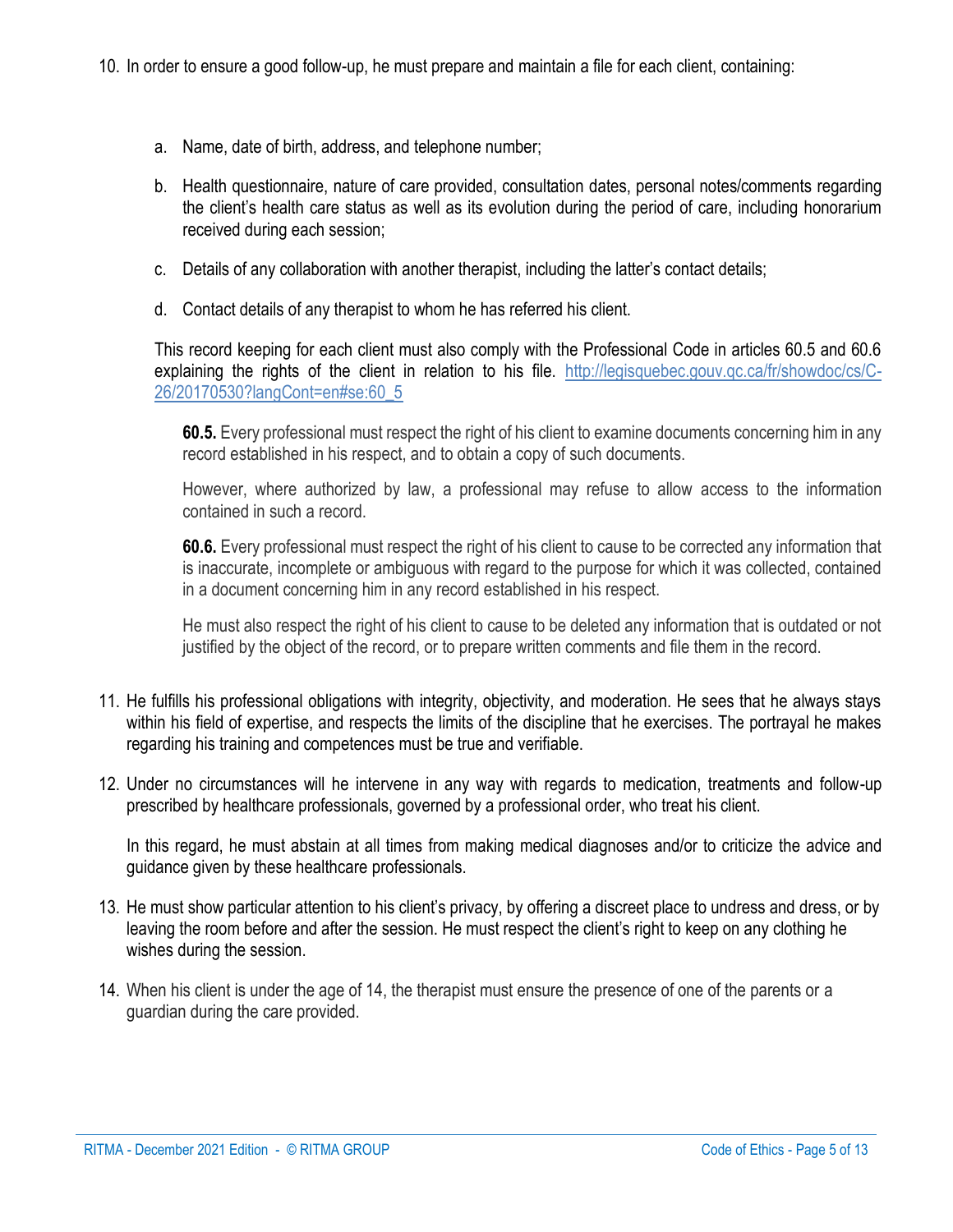- 15. In his commitment to an irreproachable conduct, he understands that there will be no tolerance for harassment or sexual abuse, which may take the following forms:
	- a. To make seductive gestures or sexual jokes, or any other sexually inclined behaviour;
	- b. To suggest, encourage, or practice physical or energetic manoeuvres that are not related to the required care, and are similar to caresses of a sexual nature, in order to regularize affective or psychosomatic problems or to intervene for physical problems (or for any other reason, whatever it may be);
	- c. To make inappropriate or degrading comments about the client, such as comments relating to his physical appearance, his clothing or undergarments, as well as on any discriminatory element, or with regards to his personality;
	- d. To have a completed or uncompleted sexual encounter with his client, initiated or not by the latter.
- 16. In the unusual or unexpected event that the therapist develops an intimate relationship with his client, he must immediately refer this client to a colleague.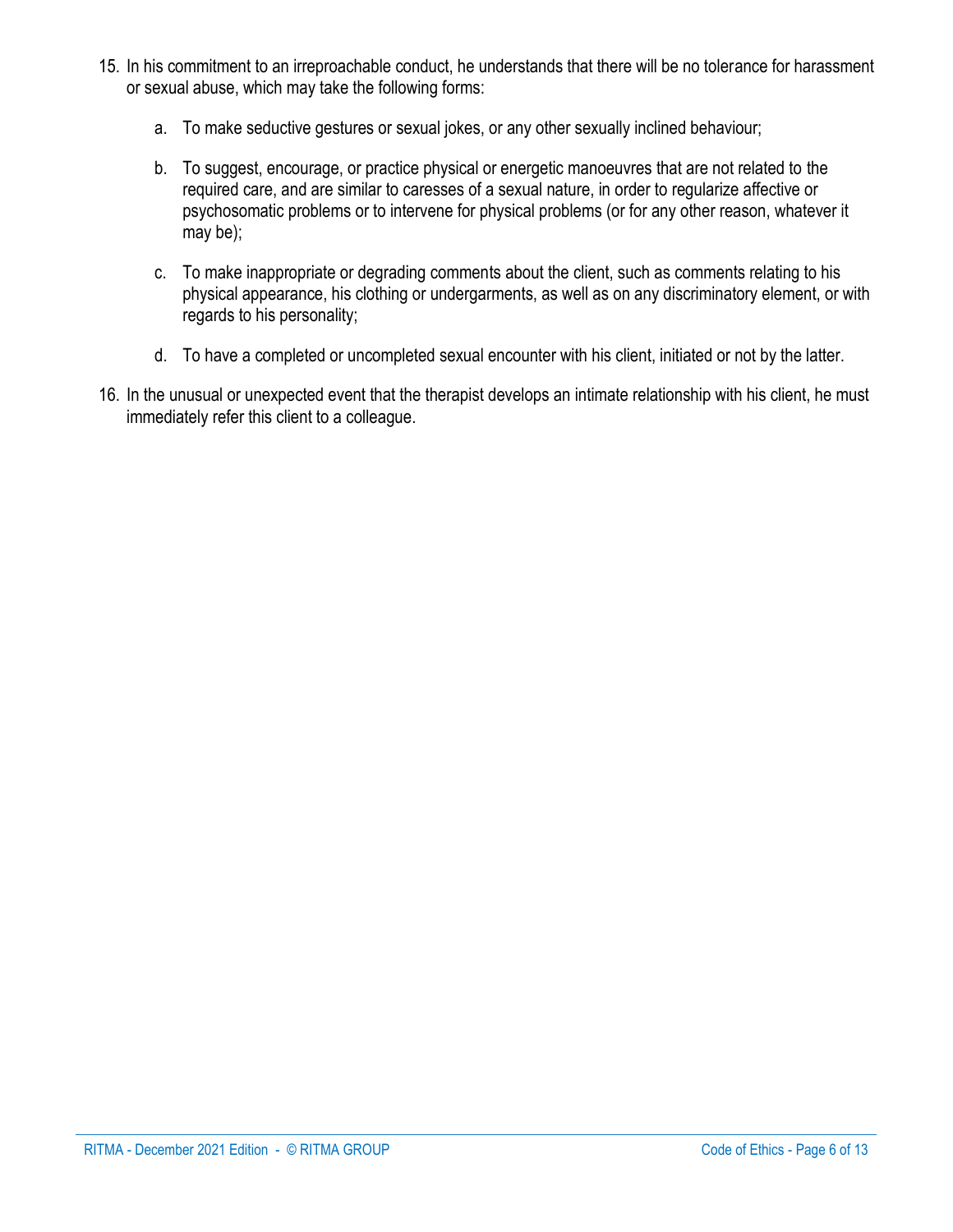#### **III - INTERRUPTION OF A THERAPIST-CLIENT RELATIONSHIP**

The therapist must display reasonable availability and diligence. If he ceases or refuses to give the required care to a client, he must guide the client in order to receive the required care through another competent professional, and advise the client of the reasons for the interruption.

- 1. The therapist may therefore cease or refuse to provide care to a client in certain fair and reasonable circumstances, such as:
	- a. The loss of the client's confidence towards the therapist, and vice versa;
	- b. Character incompatibility between the therapist and the client;
	- c. Incitement in various forms, from the client, to commit acts that may be illegal, unjust, or fraudulent;
	- d. Conflict of interest situations;
	- e. Inappropriate and unacceptable behaviours of harassment, sexual abuse, threats, coercion, or physical or verbal violence by the client towards the therapist;
	- f. Client's personal hygiene;
	- g. Lack of experience or resources following a change in the client's condition;
	- h. Therapist's health related reasons, family obligations, or retirement.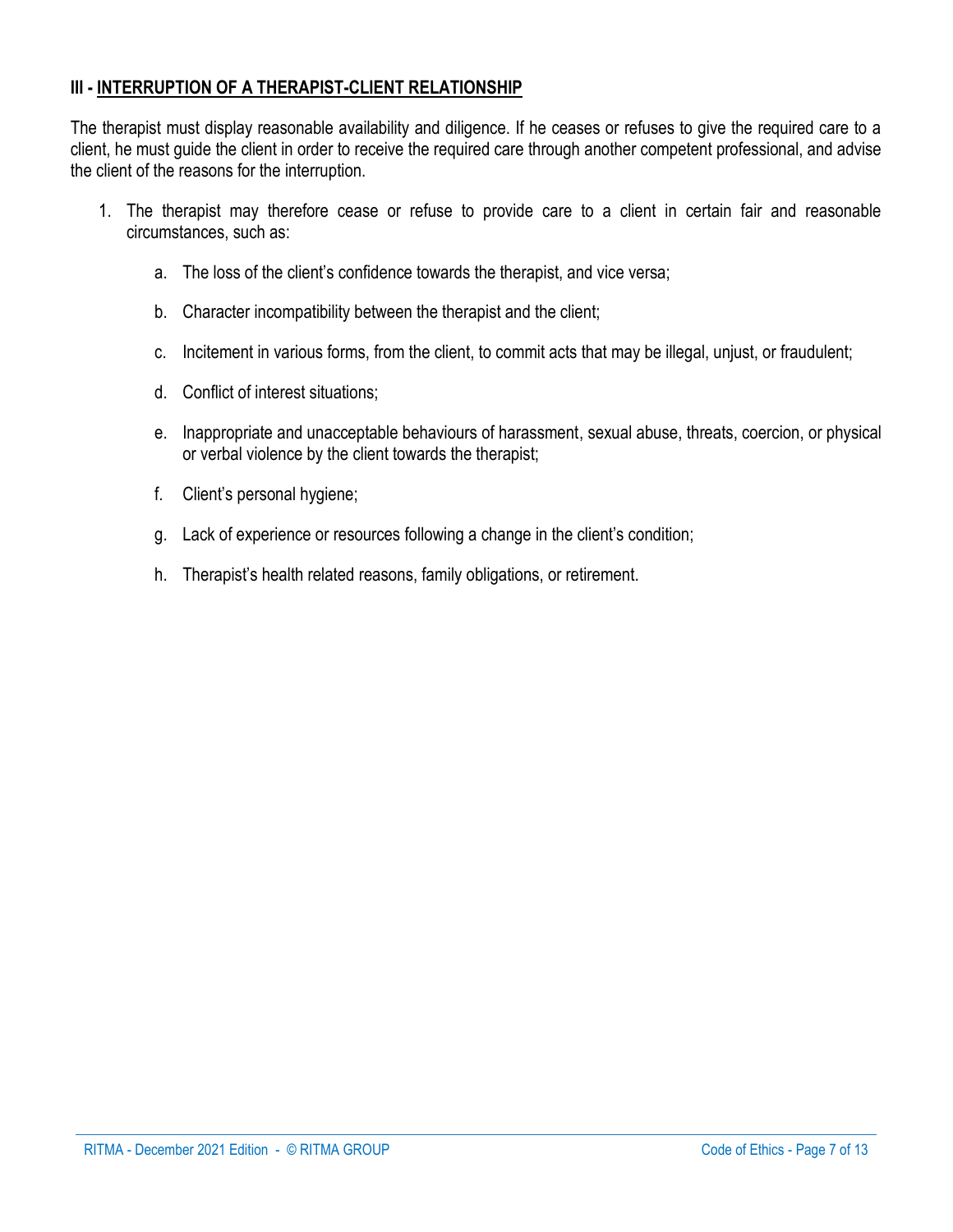## **IV - RESPONSIBILITY REGARDING THE CONFIDENTIALITY OF THE CLIENT'S PRIVACY**

- 1. The therapist and his staff are bound to professional secrecy, and must respect the secrecy of all confidential information at all times.
- 2. He must store his client files in a location or in a room that is inaccessible to the public and that can be locked. Furthermore, he must take reasonable measures regarding his employees and staff in order to preserve the confidentiality of the information contained in the files.
- 3. He may be relieved of his obligation of professional secrecy by written authorisation from the client, or if ordered by law.
	- a. Particularly, the 39<sup>th</sup> and 43<sup>rd</sup> articles of the Youth Protection Act, which requires to report to authorities any reasonable motive to believe the security or development of a child is compromised, or provide help to a child who wishes to ask for the assistance of authorities. http://legisquebec.gouv.qc.ca/fr/showversion/cs/P- [.1?code=se:39&pointInTime=20181102#20181102](http://legisquebec.gouv.qc.ca/fr/showversion/cs/P-%20.1?code=se:39&pointInTime=20181102#20181102)

& <http://legisquebec.gouv.qc.ca/fr/ShowDoc/cs/P-34.1#se:42>

- b. The 43<sup>rd</sup> article protects he who discloses information in connection to the 39<sup>th</sup> and 42<sup>nd</sup> articles. <http://legisquebec.gouv.qc.ca/fr/showversion/cs/P-4.1?code=se:43&pointInTime=20181102#20181102>
- 4. The therapist must respect his client's right to examine any documents concerning him in the client file, and to obtain copies of them.
- 5. The contents of the client's file cannot be revealed, confided, or handed to a third party, unless the concerned client has authorized such communication, or if it is ordered by law.
- 6. When a therapist intervenes for several members of the same family, the right to professional secrecy must be protected for each individual.
- 7. When a therapist asks a client about confidential information, he must advise the client of the goal of the interview, and the use to be made of this information.
- 8. The use of a client's confidential information with the aim of directly or indirectly obtaining an advantage for himself, or for any other person, is totally unacceptable in the exercise of his functions.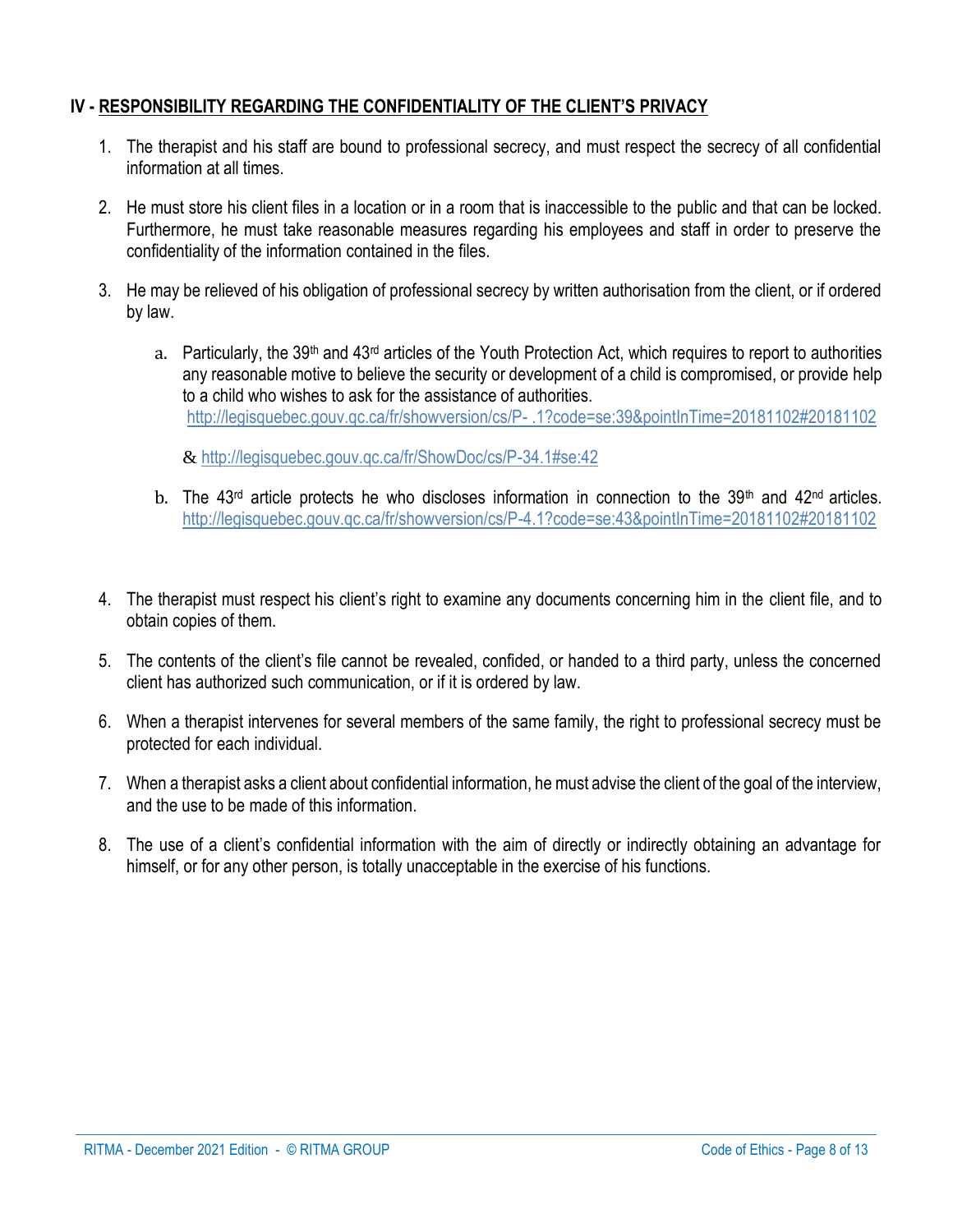#### **V - RESPONSIBILITY TO SAFEGUARD HIS INDEPENDENCE**

- 1. In a constant goal of safeguarding his professional independence, the therapist must recognize and disclose all conflicts of interest that may arise in the exercise of his professional life, and resolve any such conflicts in the best interest of the client.
- 2. He considers the sale of products as a customer service, and avoids high-pressure sales tactics by respecting the client's free will and financials limits, while also ensuring that he respects the applicable regulations regarding retail, as well as the legality and the conformity of the products being sold.
- 3. He abstains, at all times, from making excessive or false advertising by using his professional status to sell any kind of product.
- 4. The therapist displays and sets his price list with measure, he can offer free consultations, knowing that these cares are still under the regulation of this code.
- 5. The member who is called upon to collaborate with a colleague must maintain his professional independence. The therapist must refuse to perform a task that is entrusted to him if that task is contrary to his professional convictions, is contrary to his client's interests, or is outside of his field of competence.

## **VI - DEROGATORY ACTS**

It is derogatory to the Code of Ethics and reprehensible for a therapist to, notably:

- 1. Perform an act or perform an activity that is reserved for another profession;
- 2. Obtain his credentials and competencies by illegitimate means, and practice on a fraudulent basis;
- 3. Discriminate against a client, notably based on age, gender, marital status, health, national or ethnic origins, physical or mental incapacities, political affiliation, race, religion, sexual orientation, or socioeconomic status;
- 4. Use the powers granted to him by his status as a caregiver to profit from his client's vulnerability, inexperience, naivety, or health status;
- 5. Neglect to inform and obtain consent from the client before performing an intervention that may cause uneasiness with regards to the client's privacy:
- 6. Practice his work under the influence of any substance that may cause drunkenness, confusion, or impairment of faculties:
- 7. Practice his work on a client while having impaired faculties due to alcohol or any other substance that can produce drunkenness, confusion, and potential ambiguity regarding the therapeutic nature of the intervention;
- 8. Guarantee, even in good faith, the healing or remission of the illness afflicting his client;
- 9. Claim honorarium for professional acts that were not realised, with exception for the emission of gift certificates or a package offered with a formal service contract;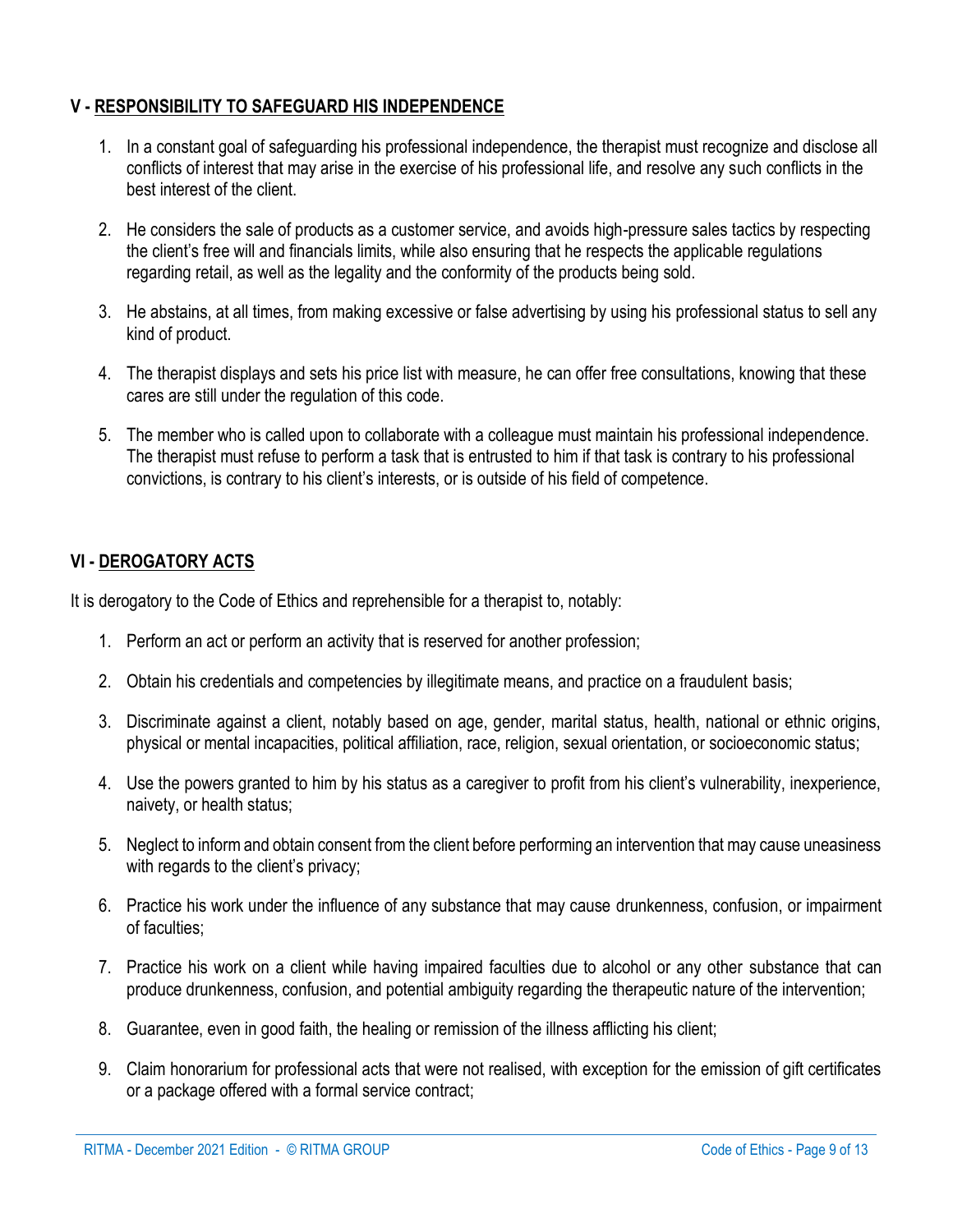- 10. Not honour the gift certificates that were sold to his clients;
- 11. Claim from a client a monetary amount for a professional service or part of a professional service for which the cost will be borne by a third party;
- 12. Emit an insurance receipt to the buyer or beneficiary of a gift certificate, or for professional services which are free or for which the cost is borne by a third party;
- 13. Emit a receipt that does not correspond to the date when the service was provided or to the amount paid, or to a person other than the one who received the services, or for which he did not provide the said service;
- 14. Emit a replacement insurance receipt for a lost receipt without entering the duplicate note of an already issued receipt;
- 15. Emit a receipt in the name of another field of practice than the one for which the care was provided;
- 16. He may not, in any case, grant advantages to his spouse, his children, or any other person living at the same address, with regards to the emission of receipts for reimbursements;
- 17. Procure or secure for a client an unjustified material advantage, notably by falsifying a declaration, a receipt, a report, or any document related to the health of a client, or to a service provided to the latter;
- 18. Emit an insurance receipt while the therapist is under temporary or permanent revocation by the RITMA;
- 19. Derogate from any other obligation that may be determined pursuant to this present Code.

#### **VII - RELATIONS BETWEEN THE RITMA AND ITS MEMBERS**

- 1. The member confirms that all of the information that he has stated on his Solemn Declaration and on his RITMA membership form is truthful, accurate, and verifiable, and that he will advise the RITMA of any changes, without delay.
- 2. It is the member's responsibility to know, adopt, and conform himself to the Code of Ethics as well as to the RITMA regulations. The updated versions of these documents are available at all times on the RITMA website [\(www.ritma.ca\)](http://www.ritma.ca/). Consequently, the member is invited to consult them regularly in order to master the information that governs him.
- 3. Membership of the Association being voluntary, the members agree that the Complaint protocol process is implemented in order to ensure the protection of the public, including their clientele. Consequently, the members of the complaint's examination committee and of the ethics committee cannot be prosecuted because of their acts taken in good faith within the framework of their disciplinary functions.
- 4. The member must answer within fourteen (14) calendar days, unless he can invoke a verifiable and important justifying reason, to any correspondence from the ethics committee of the RITMA, from its investigators, or from a member of the management board.
- 5. The member must treat his colleagues with respect, and must abstain from tarnishing or harming their reputation or that of the RITMA.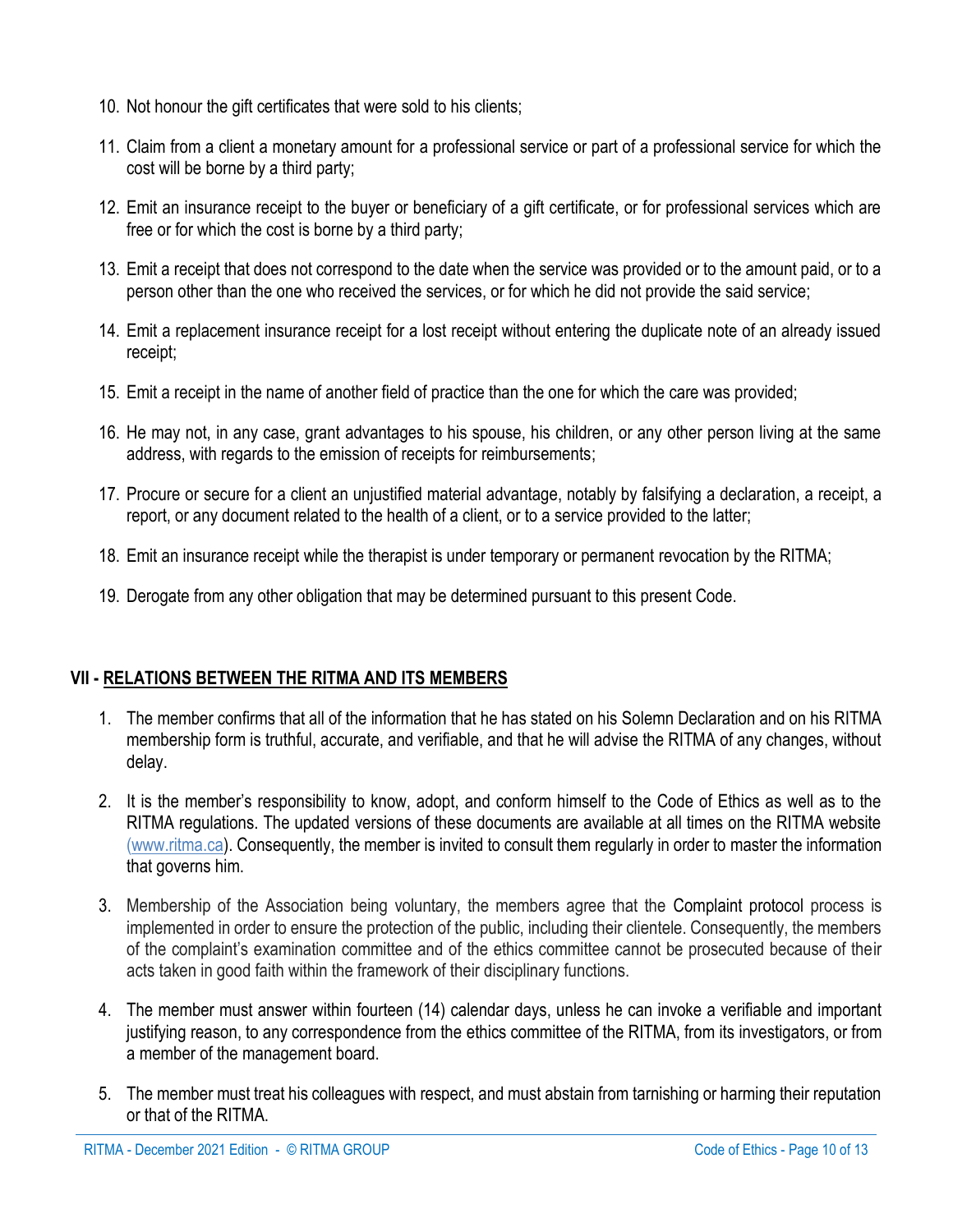- 6. When a member desires to use a graphic symbol of the RITMA, he must ask to obtain the document that is most appropriate for his advertising needs.
- 7. The RITMA reserves its right to inform a third party about an infraction to the Code of Ethics, or of a temporary or permanent revocation.
- 8. The RITMA reserves its right to visit its members, with or without notice and by means of mystery clients, in their workplace in order to take note of the quality of services, cleanliness of the premises, proper file keeping, and the member's compliance with the obligations defined under the present Code.
- 9. To the extent that the maintenance of good relations between insurance companies and the RITMA requires cooperation and conformity with the verification process, the member must offer the same collaboration and diligence when he is the object of a verification demand.
- 10. The member recognizes that the issuance of receipts is an obtained privilege from different insurance companies and that the latter may, at their entire discretion, can cancel the approved provider status of an association and its respective members. The trust relationship between the RITMA and its members is therefore essential to the preservation of this privilege.
- 11. The RITMA reserves its right to ban at all times, temporarily or permanently, and/or fine a member who is not conforming himself to the regulations and to the Code of Ethics.
- 12. A member compromises or loses, depending on the circumstances, his member status in the following instances:
	- a. Serious failure to comply with the Code of Ethics;
	- b. Non-renewal of the dues;
	- c. Not respecting specific articles no. 8 & 9, of section VIII Regulations;
	- d. Resignation;
	- e. A suspension or a temporary revocation pronounced by RITMA for any reason deemed necessary, either following a complaint or an allegation for a serious fault. In both cases, the therapist could be summoned to appear before the ethics committee or to send a detailed written version of the facts. The default to be present at such a hearing or to send a written version shall be considered as a voluntary resignation;
	- f. The pronounced revocation by a professional order against a member will systematically trigger a temporary revocation which may lead to an investigation and/or a permanent revocation, depending on the circumstances;
	- g. When it is brought to our attention that a member is under police investigation that could lead to accusations in court.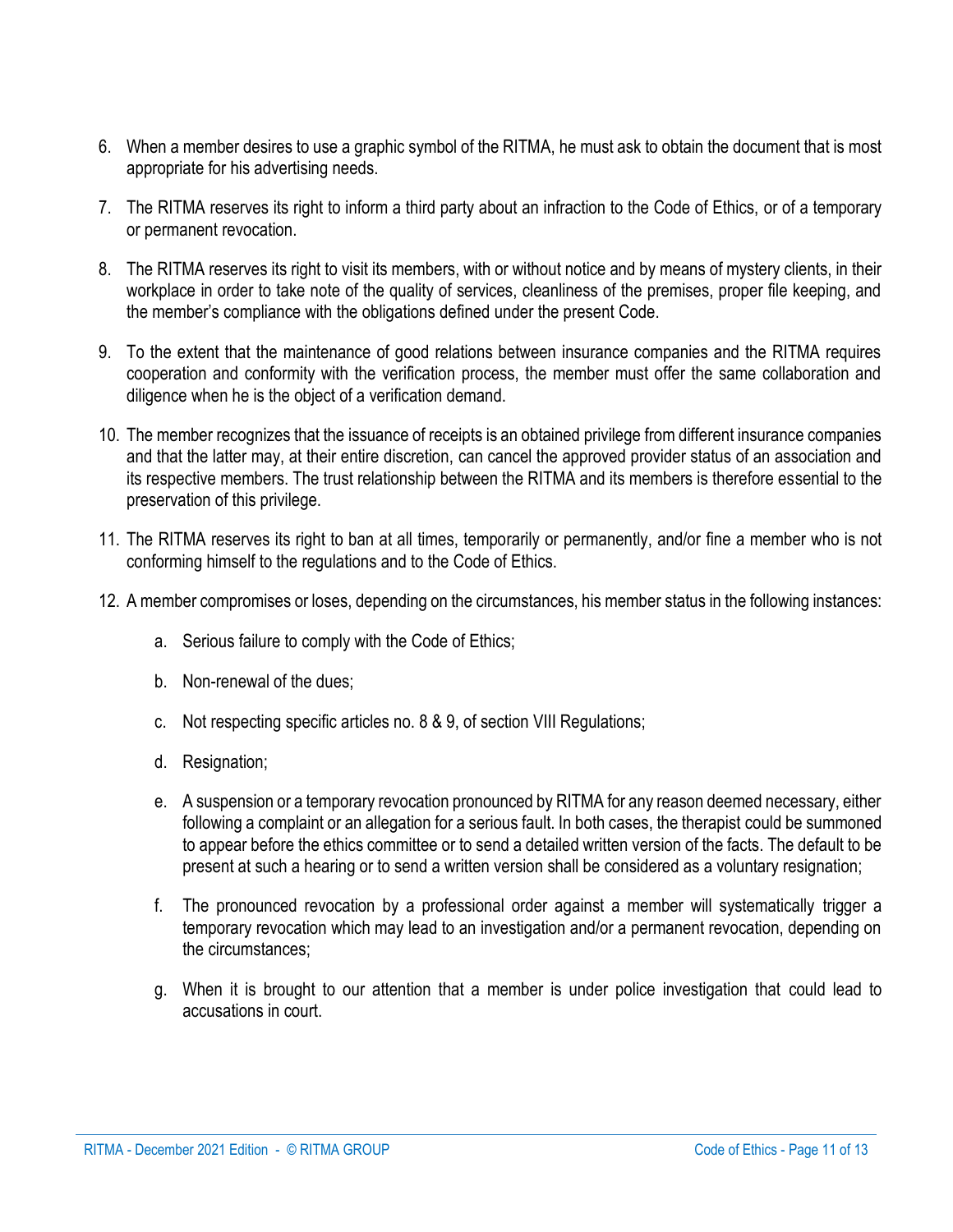## **VIII - REGULATIONS**

- 1. A member must conform himself to the regulations and the RITMA Code of Ethics.
- 2. A member must display in public view his certificate, on the premises where he exercises his practice.
- 3. A member may only practice the disciplines for which he possesses the proper training.
- 4. It is the responsibility of the member to inform with diligence the member services department of the RITMA about any changes in address and telephone number so that he may be reached.
- 5. The member must acquit his annual dues, at the latest, fifteen (15) days before the expiration date of the certificate, in order to avoid losing his member privileges.
- 6. Any authorised reimbursement of adhesion cost or else will be imputed of 40\$+taxes of administrative fees.
- 7. The therapist is committed to complying with the RITMA complaint process when he is the subject of such a complaint (Complaint protocol attached, annex A). Information is available at all time on our website or from our member service department.
- 8. The member is bound to inform the RITMA of any changes with regards to the contents of his solemn declaration signed at the moment of his membership request, under penalty of immediate temporary revocation.
- 9. The therapist undertakes to formally inform RITMA of a complaint or a prosecution of which he will be the subject in connection with his practice, on the part of a police force, a professional order, a professional association or a client. He must then send us the complete documents relating to this complaint or prosecution, within a reasonable period of fourteen (14) calendar days.